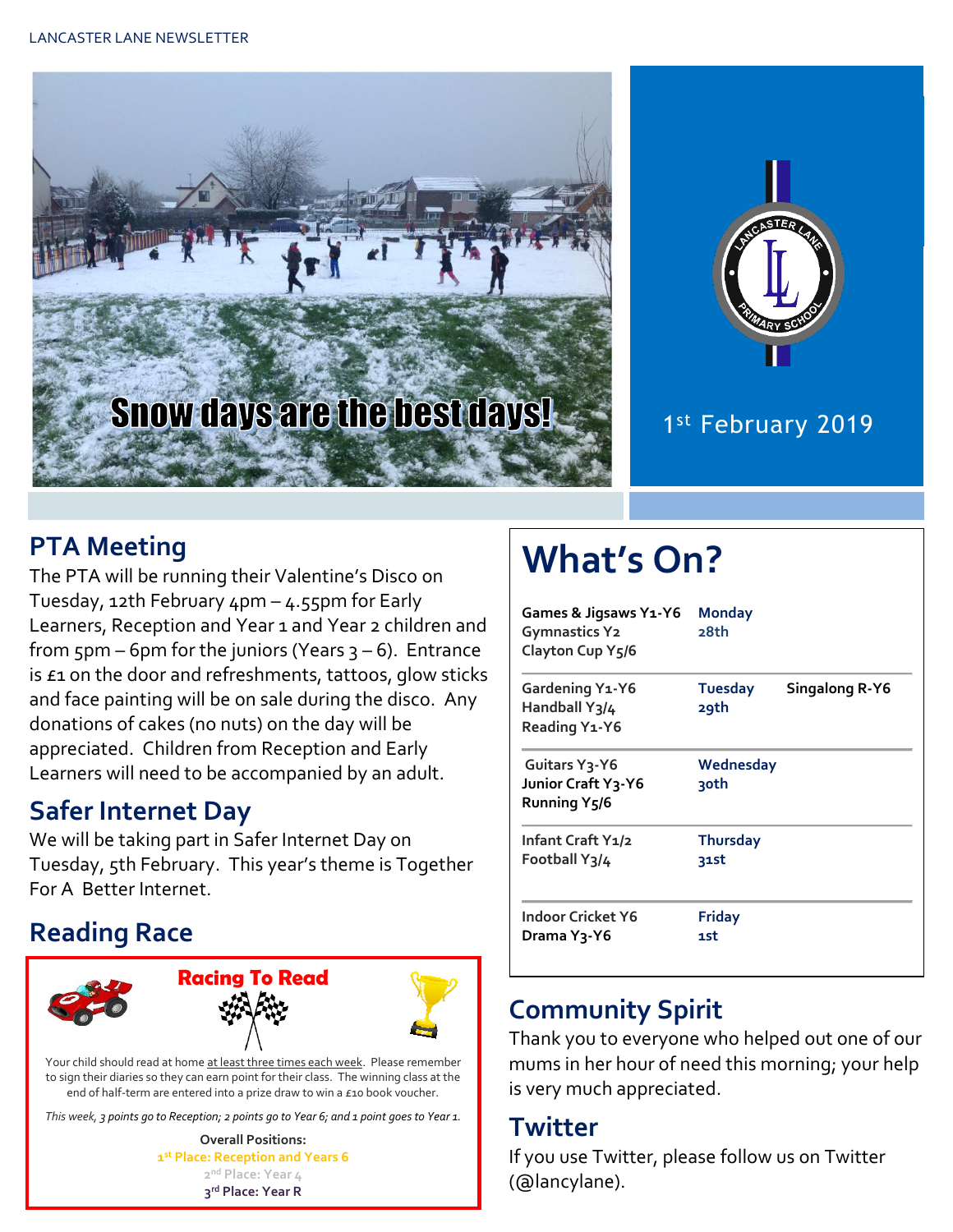#### **New Outdoor Sandpit**

We have used the money raised from the donations given at the end of the Christmas plays to buy a new outdoor sandpit and sand. Thank you for your generosity.

## **Parking**

Please will parents refrain from stopping and parking on the yellow zig zag lines outside school for the safety of all our children. Pavements should be left clear so that prams and wheelchairs can pass by safely without having to walk in the road. Thank you.

#### **Congratulations**

One of our ex pupils, Joe Gold, passed the last of his exams this week and is now a qualified doctor. Another ex Lancy Laner, Nicky Ellis, has won Apprentice of the Year at BAE. Congratulations to them both from everyone at Lancy Lane and we wish them every success in future careers.

## **Book Week**

A reminder that we are dressing up as a book character (this does not have to be from the Wizard of Oz) on the Monday and the Friday of Book Week.

# **Cricket**

Well done to the cricket team for winning all three of their matches this week and a special thank you to Mr Clucas and Mr Johnson for coaching the children so well.

## **Cuerden Valley Park Events**

#### **Wildlife Watch Group – What's the Track**

*10th February – 2.00pm – The Barn, Berkely Drive - £2* A guide to finding and identifying animal tracks in mud. **Wildlife Watch Group – What's in the Bucket?** *10th March – 2.00pm – The Barn, Berkeley Drive - £2* Checking out the contents of the Beetle Bucket buried in 2017.

All events are suitable for children aged 8-13 years. Please wear suitable clothing and footwear as may be outdoors. To book onto any of these events please text 07810 250754 or email [watch@lancswt.org.uk](mailto:watch@lancswt.org.uk)



Year 6 working on balances in PE

Year 4 have been acting out being Roman Gladiators.



Y<sub>3</sub> made some wonderful models of The Nile out of salt dough.